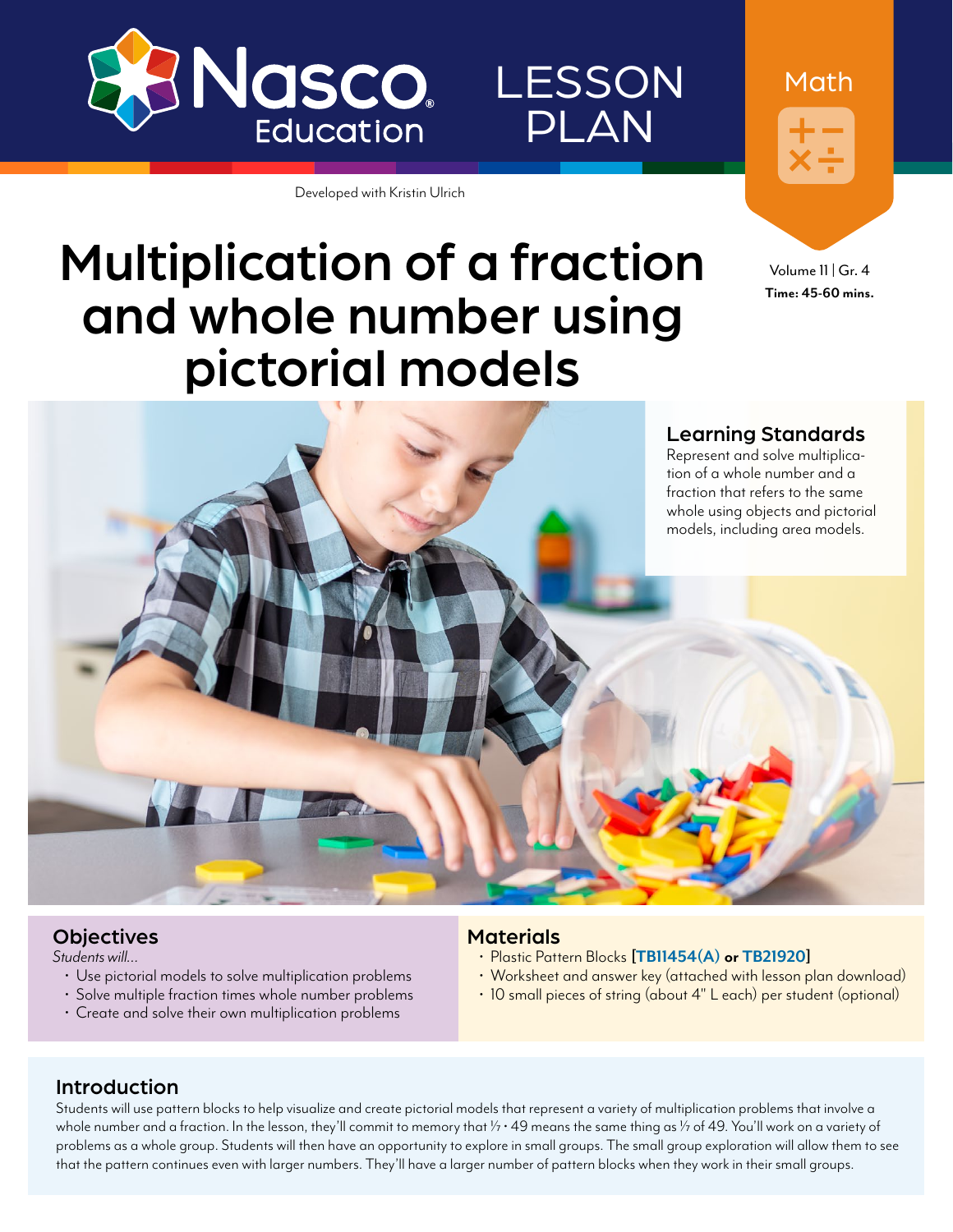## Activity

1. Tell students that the multiplication sign always means the word "of." To help them remember this, they will write it and say it often during the lesson. To begin that process, direct students to look at the top of their worksheet where it says "• = \_\_\_\_\_\_." Make sure they understand that the  $\cdot$  is the times sign, then ask them what the times sign will always mean in their problems (*of*). Have them write "OF" in nice giant letters on the line.



- 2. Ask students what problem 1 is  $(V_2$  times 4), then what the times sign means again (*of*). Tell them that the problem is really asking the question, "What's  $\frac{1}{2}$  of 4?" To solve it, they will start with the whole number, which will tell them how many pattern blocks they will need. They should be able to identify 4 as the whole number. Have them pick out four square pattern blocks and place them in a row on their desk.
- 3. Next, direct students to look at the denominator of the fraction (2) and let them know that the denominator tells how many equal groups they will need to split the pieces into. In this case, they need to split the four pieces into two equal groups. Ask how many squares will be in each equal group (*2*). Students should now take one of their pieces of string and place it between the second and third square in their row of four square pattern blocks to split the row into two equal groups.
- 4. Finally, it's time to move on to the numerator (1). Tell students that the numerator indicates how many of their groups they will need to count. In this case, the numerator says that they will need to count the squares in just one of the groups. They should count two squares. Tell students that this means that  $\frac{1}{2} \cdot 4 = 2$ . Point out that this also means that they solve the problem  $\frac{1}{2}$  of 4 equals 2, since • means "of." Have them write the answer on their worksheet.
- 5. Now that the problem is solved, it's time to draw the pictorial model of the problem. First, students should draw four squares in a line. Next, they should draw the piece of string, which symbolizes the squares being split into two equal groups. Remind students that this was done because the denominator told them to do so. Finally, they should shade all the squares in one of the equal groups, understanding that they are doing this because the numerator says to do this.
- 6. Move on to problem 2. Students should once again indicate that the • sign also means "of," and therefore the problem is really asking "What's 5/8 of 8?" Have students determine how many pattern blocks they should begin with for their whole group. They should say it's 8 because 8 is the whole number and they start with the whole number. Have students place eight triangle pattern blocks in a row on their desk.
- 7. See if students can remember which number will tell them how many equal groups they need to split their pattern blocks into. They should say they need to split their blocks into eight equal groups because the denominator is 8. To do this, they will need to use seven pieces of string. Before they actually use the string, see if they know how many triangles will be in each group (*1*).
- 8. Now it's time to determine how many of their equal groups they need to count. They should remember that the numerator will tell them this, and therefore count the triangles in five of their groups. Once they do this, they will know that  $\frac{5}{8}$  of 8, or  $\frac{5}{8} \cdot 8$ , equals 5. Have them write the answer on their worksheet.
- 9. For the pictorial model, students should draw eight triangles in a line. They will then show the eight pieces of string dividing the triangles into eight equal groups. Finally, they will shade in the triangles in five of the equal groups. Reinforce that they divided the triangles into eight equal groups because of the denominator and that they shaded the five triangles because of the numerator.
- 10. For problem 3, students will require a partner. Each pair should use the triangle pattern blocks. Once again, make sure they understand that  $\frac{2}{3}$   $\cdot$  18 is asking, "What's  $\frac{2}{3}$  of 18?" Guide them through the same steps they used in the previous two problems to solve this one. They should start with the whole number and line up 18 triangles on their desk, use the denominator and their pieces of string to determine that they need to split the triangles into three equal groups, know that each group should consist of six triangles, and use the numerator to determine how many of these groups should be included in their answer. They should come up with 12 for an answer.
- 11. For the pictorial model, students should first draw 18 triangles, then divide them into three equal groups by drawing the string in the appropriate places, and finally shade all of the triangles in two of the groups. Make sure to link the various stages of the model to the problem (denominator determines how many groups the triangles are split into; numerator determines how many groups of triangles get shaded). There should be 12 total triangles shaded.
- 12. Have each pair complete problem 4 on their own.

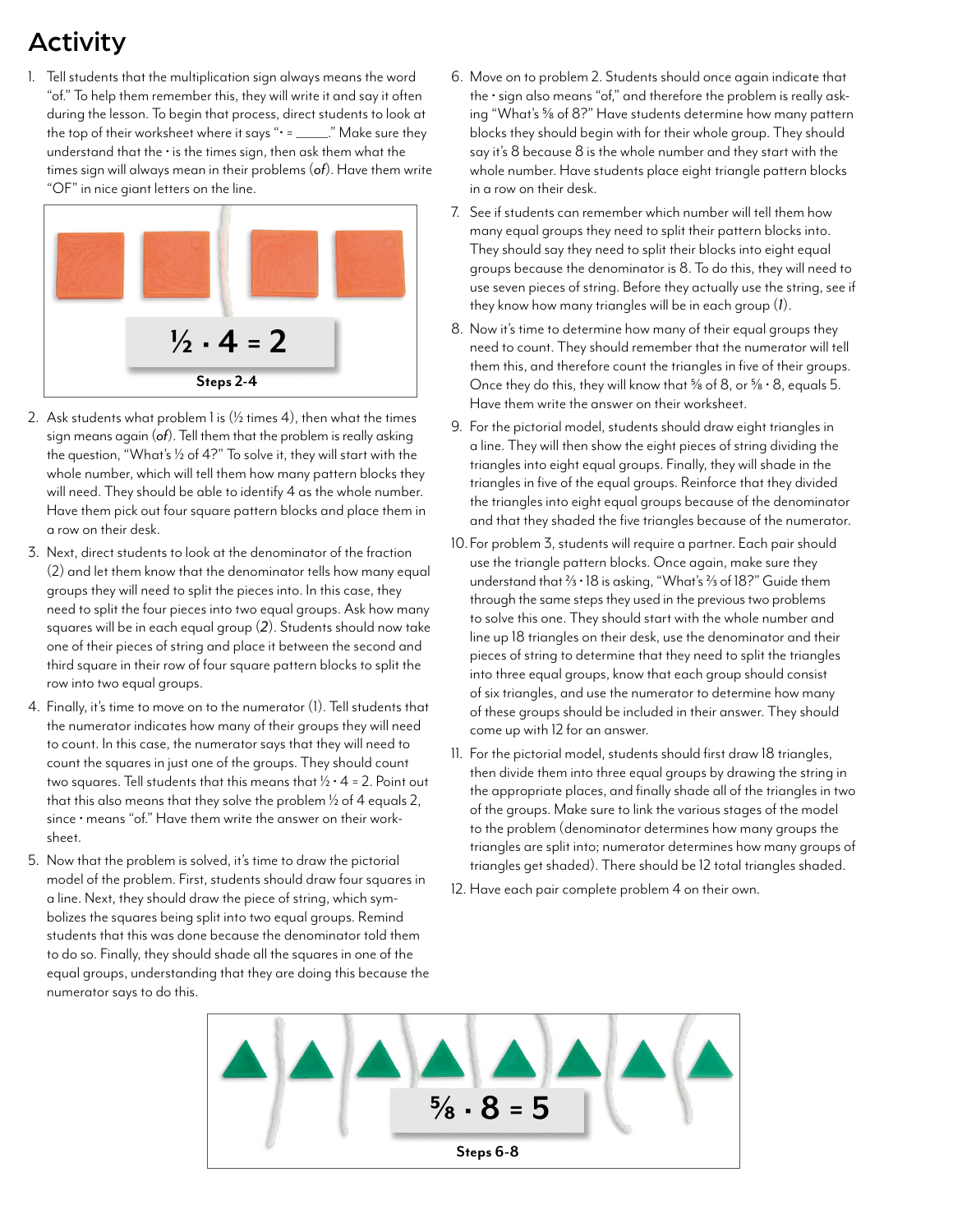## Practice

Before students solve the rest of the problems, explain to them that problems like problem 5, where the whole number comes first in the problem, are solved in exactly the same fashion as the other problems they have solved. Point out that this is possible because of the commutative property of multiplication. Remind them what this is with the example of  $2 \cdot 3 = 6$  and  $3 \cdot 2 = 6$ . Once pairs have completed for problem 9, each pair will need to work together with another pair to complete problems 10-12. At the bottom of the worksheet is extra space where students can create their own problems and draw pictorial models of them. If they need more room, they may use a separate sheet of paper.

## Check for understanding

After students have completed problem 4, check for understanding by using the following line of questioning:

- 1. How many triangles did you have in your group? *(20)*
- 2. How did you know? *(The whole number is 20.)*
- 3.How many equal groups did you split those 20 triangles into? *(5)*
- 4.How did you know? *(The denominator is 5.)*
- 5.How many triangles were in each of your five equal groups? *(4 triangles)*
- 6.How many groups of four need to be included in your answer? *(3)*
- 7. How did you know? *(The numerator is 3.)*
- 8.What is 3/5 20? *(12)*
- 9.Did your pictorial model look like mine? *(Show students a pictorial model consisting of 20 triangles split into five equal groups of four. Three of those groups should be shaded, totaling 12 triangles shaded.)*



**AN** Nasco

1ath

NascoEducation.com 1.800.558.9595

### Intervention

- 1. Only solve problems that have the fraction followed by the whole number.
- 2. Work with fractions that have smaller denominators.
- 3.Here are a few examples of intervention problems:

|  | ½•10                  |
|--|-----------------------|
|  | $\frac{2}{3} \cdot 9$ |

- $\frac{3}{4} \cdot 8$
- $2/7 \cdot 7$

### Extension

Students can create their own problems using the same procedures used throughout the lesson. This is outlined in the Challenge directions at the end of the worksheet. A pictorial model drawing should be included with each created problem.



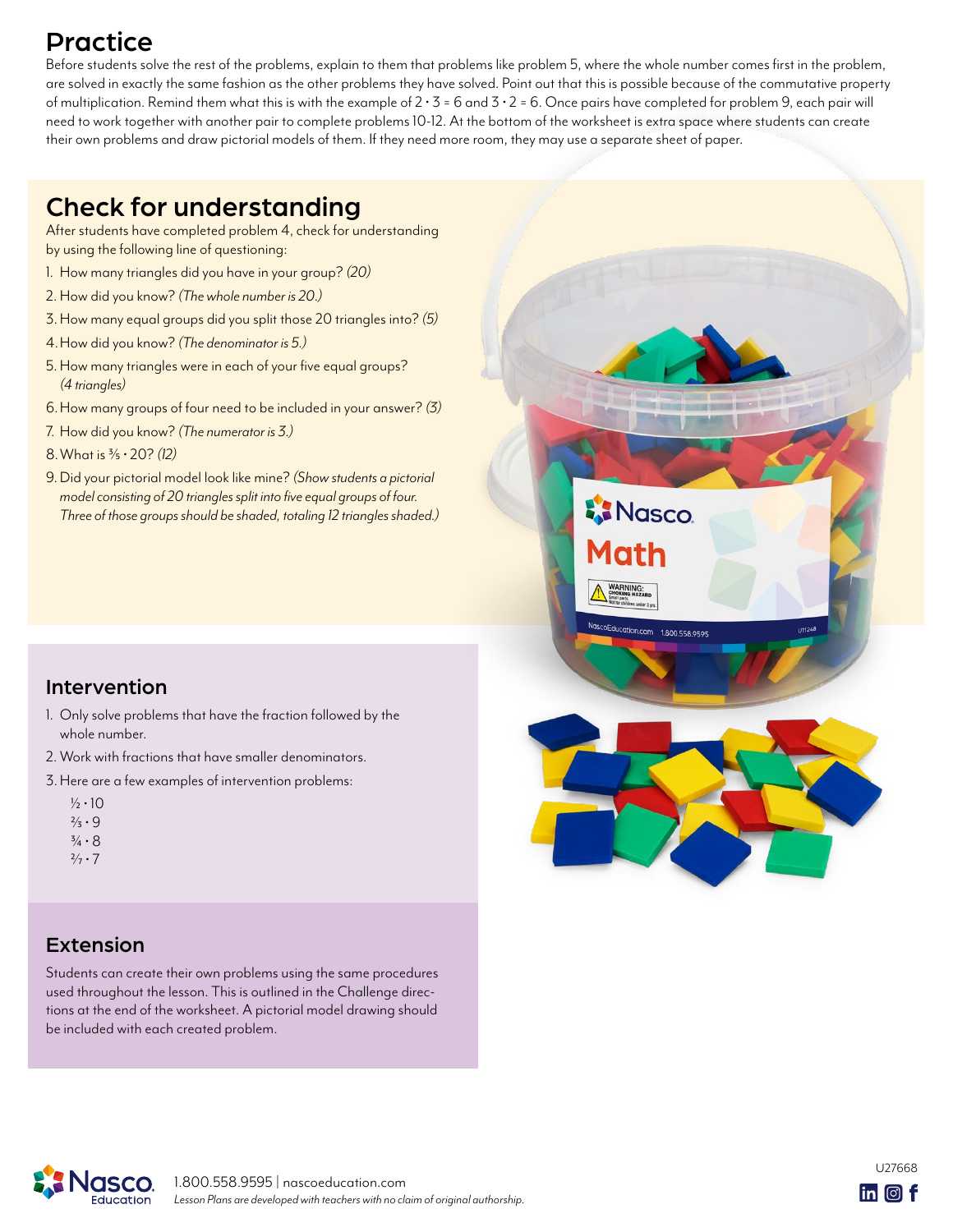## Multiplication of a fraction and whole number volume 11 using pictorial models — worksheet 1

| NI I |  |
|------|--|
|      |  |
|      |  |

**Directions:** Use pattern blocks and pieces of string to solve each problem, then draw a pictorial model that represents the problem in the space provided below.

**1.**  $\frac{1}{2} \cdot 4 =$ 

 $\bullet$  =  $\_\_\_\_\_\_\_\_\_$ 

- **2.**  $\frac{5}{8} \cdot 8 =$
- **3.**  $\frac{2}{3} \cdot 18 =$
- **4.**  $\frac{3}{5} \cdot 20 =$
- **5.**  $14 \cdot \frac{5}{7} =$
- **6.**  $\frac{7}{9} \cdot 18 =$
- **7.**  $16 \cdot \frac{3}{4} =$
- **8.**  $\frac{4}{5} \cdot 10 =$

**cont. next page**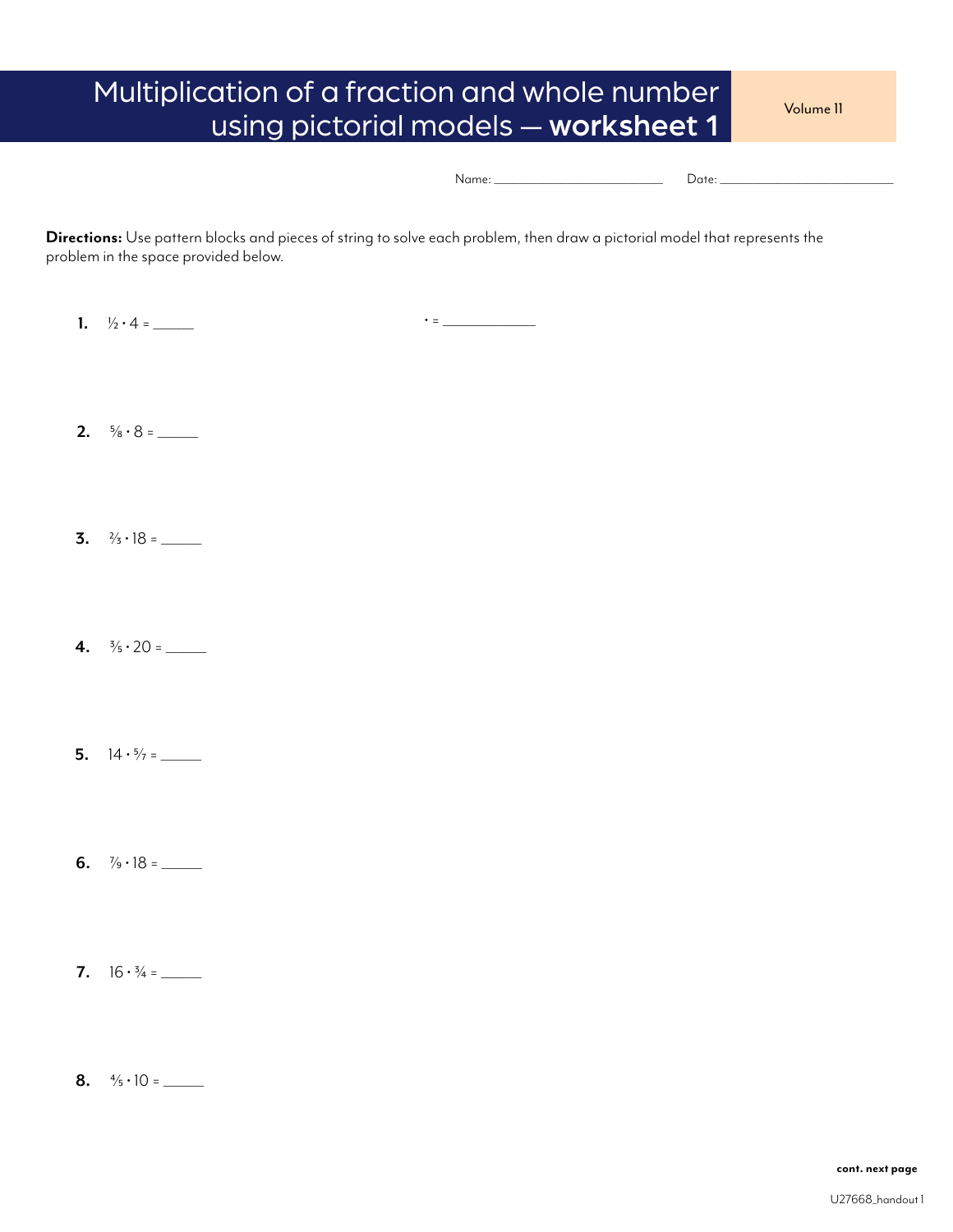**9.**  $\frac{5}{11} \cdot 11 =$ 

**10.**  $33 \cdot 6/11 =$ 

**11.**  $35 \cdot \frac{2}{5} =$ 

**12.**  $\frac{3}{7} \cdot 28 =$ 

**Challenge:** Create your own problems where a fraction and a whole number are multiplied together. Draw a pictorial model for each problem. You may use the space below or another sheet of paper to create as many problems as you would like.